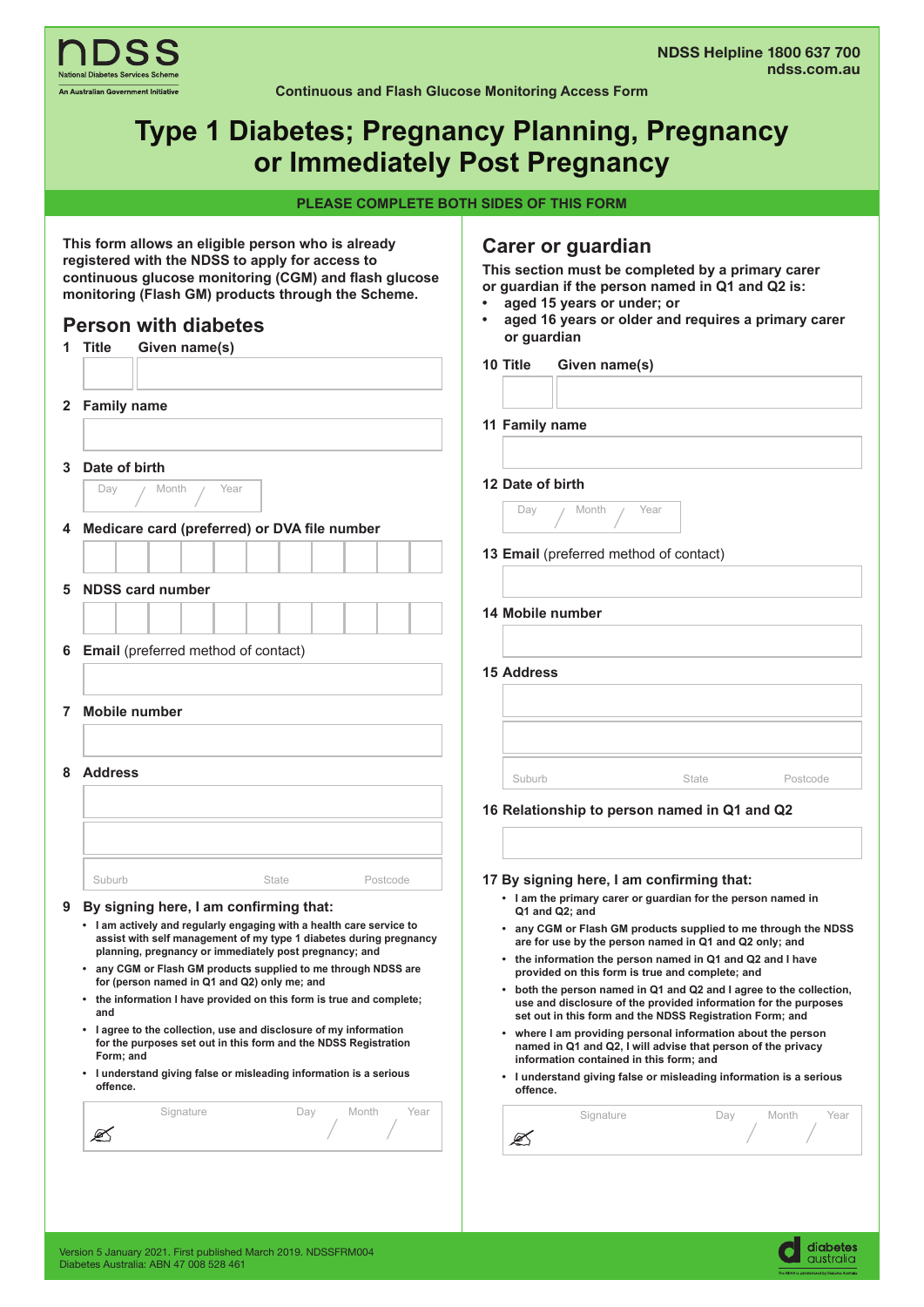# **Certifier**

**This section must be certified by an authorised health professional whose usual scope of practice includes the ongoing management and care of people with type 1 diabetes.**

**This form cannot be certified by a general practitioner (GP) or practice nurse.** 

### **18 Which of these are you?**

- **CDE** 
	- Endocrinologist/Diabetologist
- Nurse Practitioner

## **19 Eligibility criteria**

The person meets **ALL** of the following criteria:

- the person is expected to benefit clinically from the use of CGM or Flash GM; **AND**
- the person or family/carer has the willingness and capability to use CGM or Flash GM; **AND**
- the person or family/carer has the commitment to actively participate in a diabetes management plan which incorporates CGM or Flash GM;

## **AND**

If the woman is actively planning pregnancy

 **Go to PART A**

## **OR**

If the woman is currently pregnant or immediately post pregnancy

## **Go to PART B**

## **PART A (6 months)**

- **Pregnancy Planning** the woman with type 1 diabetes is actively and frequently engaging with a health professional to manage their diabetes and pregnancy planning. Ideally at least every 6-8 weeks or more frequently if required; **AND**
	- The authorised health professional is confirming eligibility for an initial 6 month period.

## **OR**

Access to CGM or Flash GM for pregnancy planning care is to be continued, the authorising health professional is confirming eligibility for a further **6 month** period. Access will continue from the expiry of the initial 6 month period, for a maximum period of 12 months in total.

#### **OR**

## **PART B**

**Pregnant or Immediately Post Pregnancy** – the woman with type 1 diabetes is regularly engaging with a health professional to manage their diabetes and is pregnant or immediately post pregnancy.

Expected or actual date of birth\*



now confirm eligibility. The eligibility period ends **3 months** after the expected or actual date of birth provided above.

### **Device**

**The choice of device to be used remains a decision of the health professional in consultation with the person named in Q1 and Q2, their carer or guardian, or family, noting that not all CGM/Flash GM products are indicated for use in all conditions or all age groups. Please view devices at ndss.com.au.** 

### **20 What type of device will the person be using?**

- **CGM** (starter kit may be required) Go to 21 **OR**
	- **Flash GM**

FreeStyle Libre (starter kit is not required) Go to 24

## **21 Which CGM device will the person be using?**

- Dexcom G4 Platinum
- Dexcom G5 Mobile
- Dexcom G6
	- (*available for Tandem t:slim X2 insulin pump users only*)
- Medtronic Guardian 2 Link
- Medtronic Guardian Connect (3)
- Medtronic Guardian Link (3)
- Medtronic Bluetooth Guardian Link (3) (*compatible only with MiniMed 770G insulin pump*)

#### **22 Is the person currently using the CGM device selected above?**

**Yes** – They can continue to use their current device and can access CGM products through NDSS Access Points. No starter kit is required. **But So to 24** 

**No** – This is a new CGM device or this is a new CGM user. A starter kit is required. The starter kit will be sent to the health professional listed at 23. **Go to 23** 

#### **23 Contact details for the health professional receiving the CGM starter kit.**

| Health professional full name |       |          |  |  |  |
|-------------------------------|-------|----------|--|--|--|
| Email                         |       |          |  |  |  |
| Clinic/Hospital               |       |          |  |  |  |
| Address line 1                |       |          |  |  |  |
| Address line 2                |       |          |  |  |  |
| Suburb                        | State | Postcode |  |  |  |
| Phone number                  |       |          |  |  |  |
|                               |       |          |  |  |  |

#### **24 Certifier details**

ØŚ

| Your full name                         |       |          |  |  |  |
|----------------------------------------|-------|----------|--|--|--|
| Medicare provider, CDE or AHPRA number |       |          |  |  |  |
| Email                                  |       |          |  |  |  |
| Clinic/Hospital                        |       |          |  |  |  |
| Address line 1                         |       |          |  |  |  |
| Suburb                                 | State | Postcode |  |  |  |
| Phone number                           |       |          |  |  |  |

#### **25 By signing here, I am certifying that:**

- **• I have assessed the person named in Q1 and Q2 and confirm that they have met all relevant eligibility criteria, as indicated by my answers; and**
- **• I am aware that not all CGM/Flash GM products are indicated for use in all conditions or all age groups, and have considered available advice about the selected device including the relevant ARTG listing and any specific condition comments (if unsure search the device information at: ndss.com.au); and**
- **• I have obtained informed consent from the person named in Q1 and Q2, their carer or guardian, or family for the specific device chosen for use.**

Signature **Day** Month Year

**• I understand giving false and misleading information is a serious offence.**